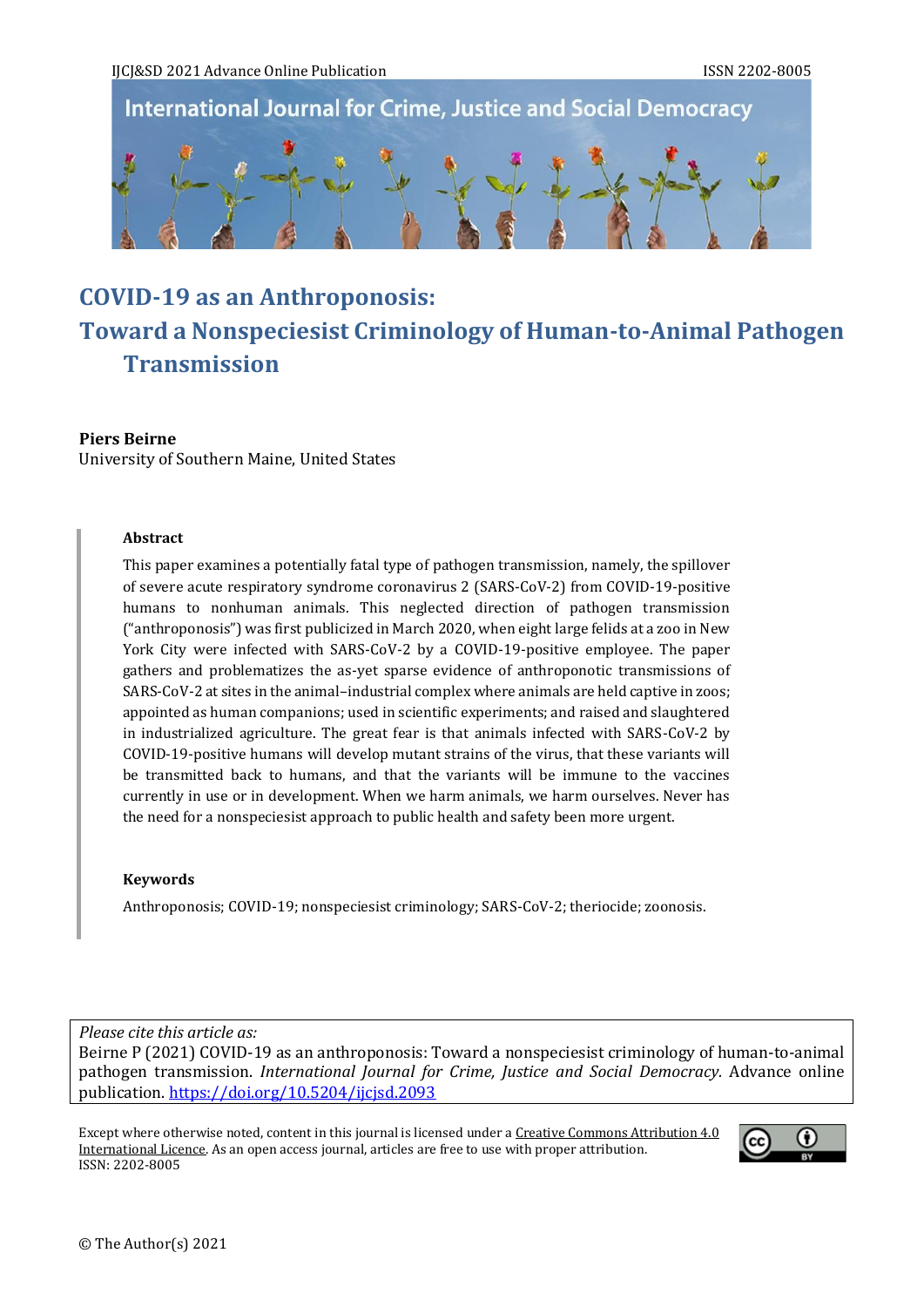# **Introduction**

In a paper companion to this, I have lamented that, whether as bacterium, fungus, parasite, or virus, the phenomena of pathogen transmission are typically framed in the speciesist worldview of human exceptionalism (Beirne 2021). That is, in respect of the current malaise, COVID-19—the first global pandemic to be caused by a coronavirus—we humans portray ourselves as the sole, the devastated, and the quite innocent victims of a disease transmitted to us by some still-to-be identified nonhuman animal. A key assumption of that earlier paper is that, in respect of the processes of pathogen transmission, a nonspeciesist perspective is not an alternative but a necessary complement to the narrow biological foci of biomedical disciplines, such as microbiology, conservation biology, ecology, epidemiology, infectious diseases, tropical medicine, veterinary science, and biosecurity studies. I urged that "the study of pathogen spillover [can] be greatly enhanced by multi-perspectival approaches, including One Health and ... nonspeciesist criminology" (Beirne, 2021: 607; and see Beirne 1999, 2009, 2014; Beirne with Janssen and O'Donnell 2018; Cazaux; 2007; Sollund 2017a, 2017b, 2019). In other words, there is more to be said about the causes of interspecies pathogen transmission than that they lie exclusively in the internal workings of the bodies of nonhuman animals (henceforth, "animals"). There is more to be said about COVID-19—much more—than that severe acute respiratory syndrome coronavirus 2 (SARS-CoV-2) uses the ACE-2 protein receptor for cell entry in humans, for instance.

Agnosticism is at present the most apt watchword for our understanding of the origin of COVID-19 as an outbreak and pandemic. Unresolved questions abound. Did the disease originate in late 2019 as a zoonosis, an animal-to-human infection transmitted at the Huanan Seafood Wholesale Market in the city of Wuhan in eastern China? Did it emerge elsewhere and in more than one location in Wuhan? Or did COVID-19 surface among humans in Wuhan only as the culmination of an infection that began at one of countless other points in the very lengthy chain of legal and illegal international wildlife trade? One must wonder whether the original site of zoonotic transmission will ever be determined.

The precise site of zoonotic pathogenesis is not the only contentious aspect of the emergence of COVID-19. From which of several animal species did humans originally acquire the SARS-CoV-2 virus, the causal agent of COVID-19? In this regard, while rufous horseshoe bats (*Rhinolophus sinicus*) are widely considered the reservoir species of SARS-CoV-2, Malayan pangolins (*Manis javanica*) and Chinese masked palm civets (*Paguma larvata*) are but two among several species suspected to be the intermediate agents of transmission: ferret badgers, hedgehogs, bamboo rats, and certain species of snake also continue to have their proponents.

Further, as the phylogeneticist John Wenzel (2020) complains, it is overly simplistic to conclude that the pathway of transmission for COVID-19 was bat→civet/pangolin→human. He warns that, given how messy and complicated the data are on coronaviruses such as SARS-CoV-2 and SARS-CoV-1, much prominent scientific research has been conducted far too hastily and with dangerous shortcuts. Besides there being genuine doubt about which particular species was the intermediate host, even the direction of pathogen transmission has yet to be determined with any confidence. Regarding the exposure of humans to animals with SARS-CoV-2 in the Huanan market, therefore, there is good reason for Wenzel to worry that it might have been an animal, a pangolin, for example, who acquired the virus from close contact with humans.

While awaiting a convincing epidemiology of COVID-19, this paper examines what is known about the scope and operation of harmful human-to-animal pathogen transmissions ("anthroponoses"). However, as a field of inquiry into the health of our fellow inhabitants of planet Earth, the study of the etiology, incidence, and significance of anthroponosis has very largely been ignored. There is no entry for anthroponosis in the venerable *Oxford English Dictionary*, for instance. It merits mention on only one of the 587 pages of David Quammen's best-selling *Spillover* (2012; and see his overdue self-correction in Quammen 2021). This apparent lack of concern for anthroponosis tends to be confirmed by my search on November 7, 2020, of the Scopus database of books, journals, and conference proceedings worldwide. The search, which was limited to anglophone publications, retrieved 26,748 scholarly citations for "zoonosis" from 1963 to 2020. However, for the same period, "anthroponosis" or "reverse zoonosis" or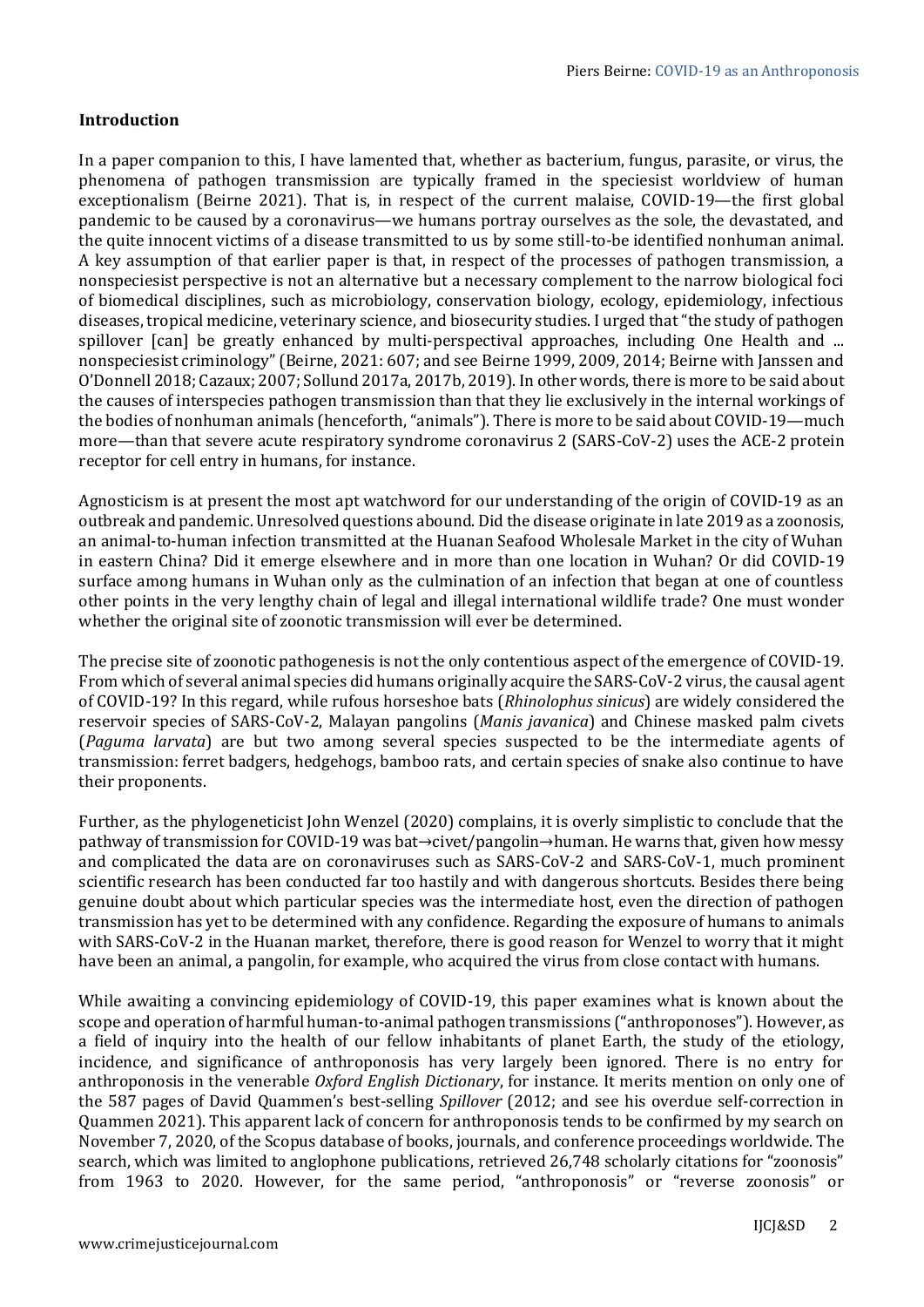"zooanthroponosis" yielded only a combined 607 citations. Almost needless to say, a ratio of 44:1 for zoonosis to anthroponosis represents a considerable imbalance in scholarly interest and effort. (Discussion of how much this marked imbalance reflects speciesist prejudice in the biomedical community is beyond my scope here.) More telling still, a search of the World Health Organization's (WHO 2021a) COVID-19 research database from January 1, 2020, to July 31, 2021, found 424 citations for "zoonosis" but only three for "anthroponosis" (a ratio of 141:1).

While the harms wrought within the animal-industrial complex are among the central concerns of scholaractivists in green criminology (e.g., Brisman and South 2020; Goyes et al. 2017; Goyes et al. 2021; Maher, Pierpoint, and Beirne 2017; Nurse and Wyatt 2020; Taylor and Fitzgerald 2018; Taylor and Fraser 2017; White 2011), transmissions from humans to animals are essentially invisible here as well.

This paper, therefore, tries to remedy the neglect of anthroponosis. Its method is threefold. First, I examine the research on anthroponosis cited in the Scopus database (1963–2020) and the WHO COVID-19 research database (January 2020–July 2021). Which citations refer to anthroponosis in passing and which involve analysis and reflection? This research is evenly enough divisible into pre- and post-COVID-19 periods. Second, I focus specifically on the transmission of SARS-CoV-2 by COVID-19-positive humans as found in the biomedical research. Instances of anthroponotic transmission therein I organize into those that occur at four sites: (a) zoos and aquaria; (b) animal companionship in domestic residences and beyond; (c) vivisection; and (d) industrialized agriculture. The order of presentation of these sites implies no necessary priority of one over another in terms of moral culpability or risk assessment for future viral outbreaks and pandemics. Third and finally, I briefly indicate how a doomsday scenario, if left unchecked, could be set in motion by the escalating back and forth of zoonosis and anthroponosis.

# **Approaching COVID-19 as an Anthroponosis**

In approaching COVID-19 as an anthroponosis, a preliminary word or two must be said about the causal process at work in viral transmission. It could well be true, as Wenzel (2020) argues, that coronavirus researchers have often succumbed to pressure for the quick fix of an instant solution and that this encourages numerous methodological errors, including poor taxa sampling, invalid identification, and inadequate distinctions between the root of a viral tree and its branches.

Such errors notwithstanding, the narrow focus of biomedical accounts of pathogen transmission is, for present purposes, limited in two significant ways. On the one hand, the very narrowness of this focus entails a blinkered avoidance of the fact that, besides the vagaries of happenstance, a variety of profitseeking *anthropogenic* practices has led to the transmission of SARS-CoV-2 and the spread of COVID-19. Chief among these practices are deforestation, wildlife trade, hunting, mining activities, industrial animal production, state-corporate militarism, ubiquitous pollution, and climate crises. Individually and in combination, these practices lead to highly invasive human contact with animals which, in turn, results in the spread of pathogens from one animal to another and from animals to humans.

On the other hand, a narrow biomedical viewpoint seems not to recognize or else to ignore or actively deny that the pathways of pathogen transmission are neither as straight nor as narrow as by convention and research practices it imagines. Harmful pathogens are not only transmitted from animals to humans (i.e., through zoonosis, a nineteenth-century construction from the ancient Greek ζῳον/animal + νόσος/disease). Pathogens are also transmitted from humans to animals or through anthroponosis (from *anthropos*/man[kind] + νόσος), a process that the biomedical literature often, revealingly, refers to as "reverse" zoonosis. Further, whether as zoonosis or as anthroponosis, viral transmissions are not always unidirectional. Pathogens also travel in bidirectional or multidirectional routes (i.e., from one host to another and from one species to another: host and recipient, backward and forward), either from animal to human to animal, or from human to animal to human. In other words, in addition to the pathway of bat→civet/pangolin→human, for example, there are additional potential routes, among them bat→human→civet/pangolin and bat→human→civet/pangolin→human.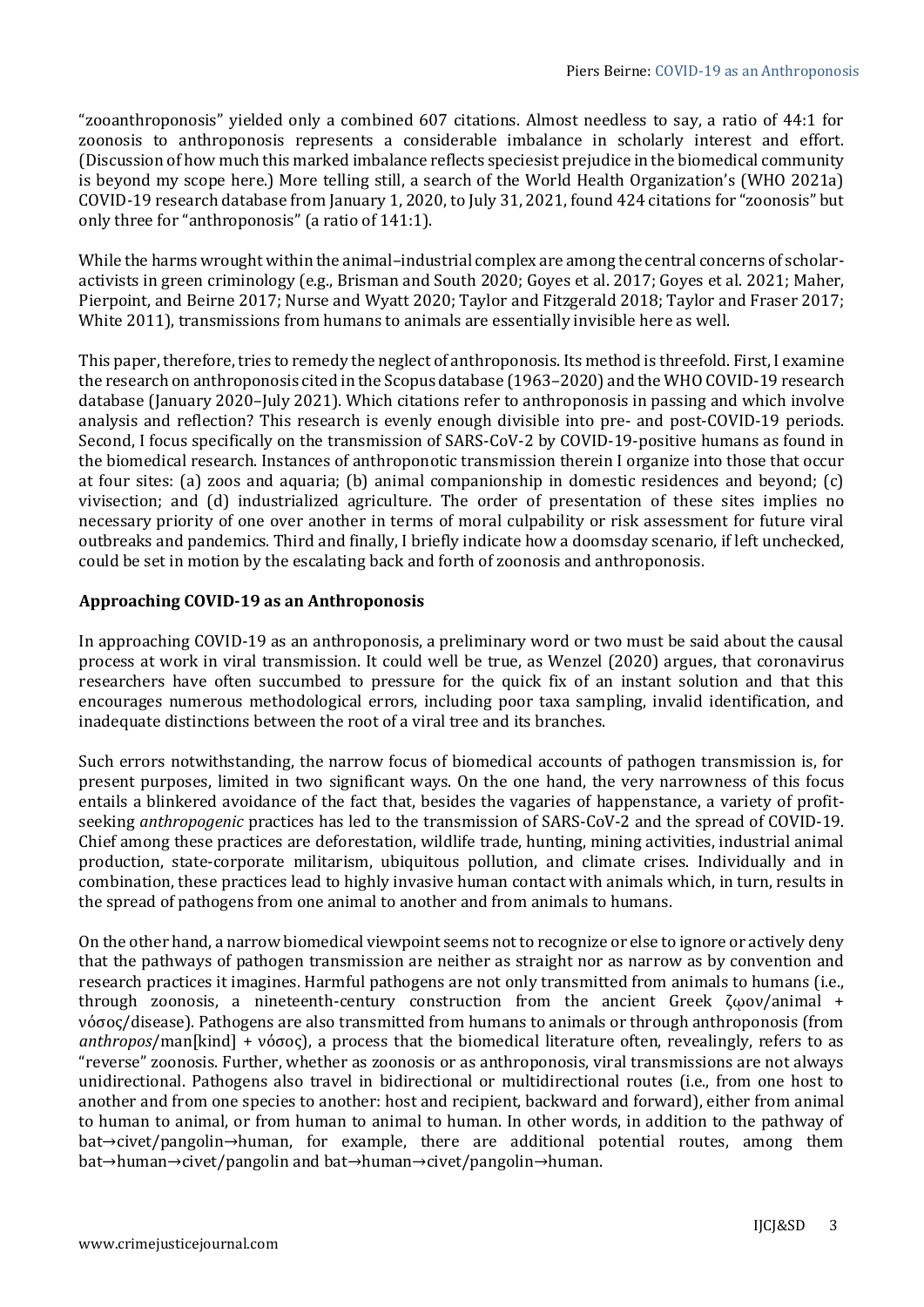A continuing difficulty of grappling with the extant biomedical literature on pathogen transmission, moreover, is that both definitional redundancy and inconsistency are commonplace. This is especially true of the terms used to describe the pathways of zoonosis and anthroponosis. Thus, reverse zoonosis, anthroponosis, and zooanthroponosis are sometimes employed as terms to describe one and the same phenomenon, as too are amphizooanthroponosis, amphizoonosis, amphixenos, and zooanthroponosis for bidirectional or multidirectional transmission. For clarity, this paper will refer to animal-to-human transmission as zoonosis, human-to-animal transmission as anthroponosis, and bidirectional or multidirectional transmission as zooanthroponosis. The term "sapronosis" has been used to describe a pathogen transmission whose source is an abiotic substrate, nonliving environment (Hubálek 2003), although it does not appear elsewhere in this paper.

My attention to existing evidence of COVID-19 as an anthroponosis means that, important as they undoubtedly are, nothing will be said here about numerous other transmissions, whether past *betacoronavirus* pandemics, among which are SARS-CoV-1 in 2002–2003 and Middle East respiratory syndrome coronavirus (MERS-CoV) post-2012, or other potentially fatal anthroponoses, such as *Mycobacterium tuberculosis*, influenza A, human paramoxyvirus, and human respiratory syncytial virus.

# **Sites of COVID-19 as an Anthroponosis**

The absence of a concerted research program on anthroponosis at once raises the problem of how to begin this paper. In this regard, an opening is provided by a scattershot of here-and-there emerging evidence. This suggests that anthroponoses can happen wherever animals are forced closely and overnumerously to interact with humans. Anthroponoses can occur through human-to-animal contact on land, in air, and in water. They can occur in people's homes. They occur on all seven continents. Their confirmed recent victims even include seabirds in Antarctica (Cerdà-Cuéllar et al. 2019).

One of the very few epidemiological investigations of anthroponosis is Messenger, Barnes, and Gray's (2014) essay review "Reverse Zoonotic Disease Transmission." In their review the authors itemize escalating reports of human-to-animal pathogen transmission in 56 countries. In so doing, the authors summarize the number of countries reporting one of the four most common types of anthroponosis, as follows: (1) bacteria in 21 countries, chiefly in North America and Europe; (2) viruses in 16 countries, welldistributed globally; (3) parasites in 12 countries, chiefly in Africa; and (4) fungi or other pathogens in seven countries, predominantly in India. A recalibration of Messenger, Barnes, and Gray's data reveals that 50% of these anthroponoses are of wildlife, 43% of livestock, and 23% of animal companions; 4% are unknown (see also Ali et al. 2011; Nelson and Vincent 2015; Song et al. 2012). To put this finding another way, sites of animal exploitation and of theriocide—of wildlife, of livestock, and of animal companionship in the review above—are predominantly those where the ruling speciesist ideology is animals-as-property and the governing practices are harmful or deadly to animals. These sites are also where SARS-CoV-2 and other dangerous coronaviruses are most likely to cross species barriers as zoonoses or anthroponoses.

The reader should be aware that the very recency of SARS-CoV-2 means that documentation and informed commentary on COVID-19 as an anthroponosis can only be brief, at best.

# *(a) Zoos and Aquaria*

In late March 2020, media and public attention was focused on the Bronx Zoo in New York City where, it had been disclosed, a four-year-old female Malayan tiger was presenting with abnormal respiratory signs. Similar abnormalities—coughing and wheezing with subsequent loss of appetite—were soon thereafter detected in four other tigers and three African lions in the same enclosure. The respiratory secretions and feces of all eight felids, zoo authorities confirmed, were infected with SARS-CoV-2. Epidemiological and genomic sequencing data indicated that the animals had been infected with different genotypes of SARS-CoV-2 (McAloose et al. 2020). This disclosure strongly suggests that the felids had been infected not by one but by *two* independent transmission events. One of these events must have been instigated by an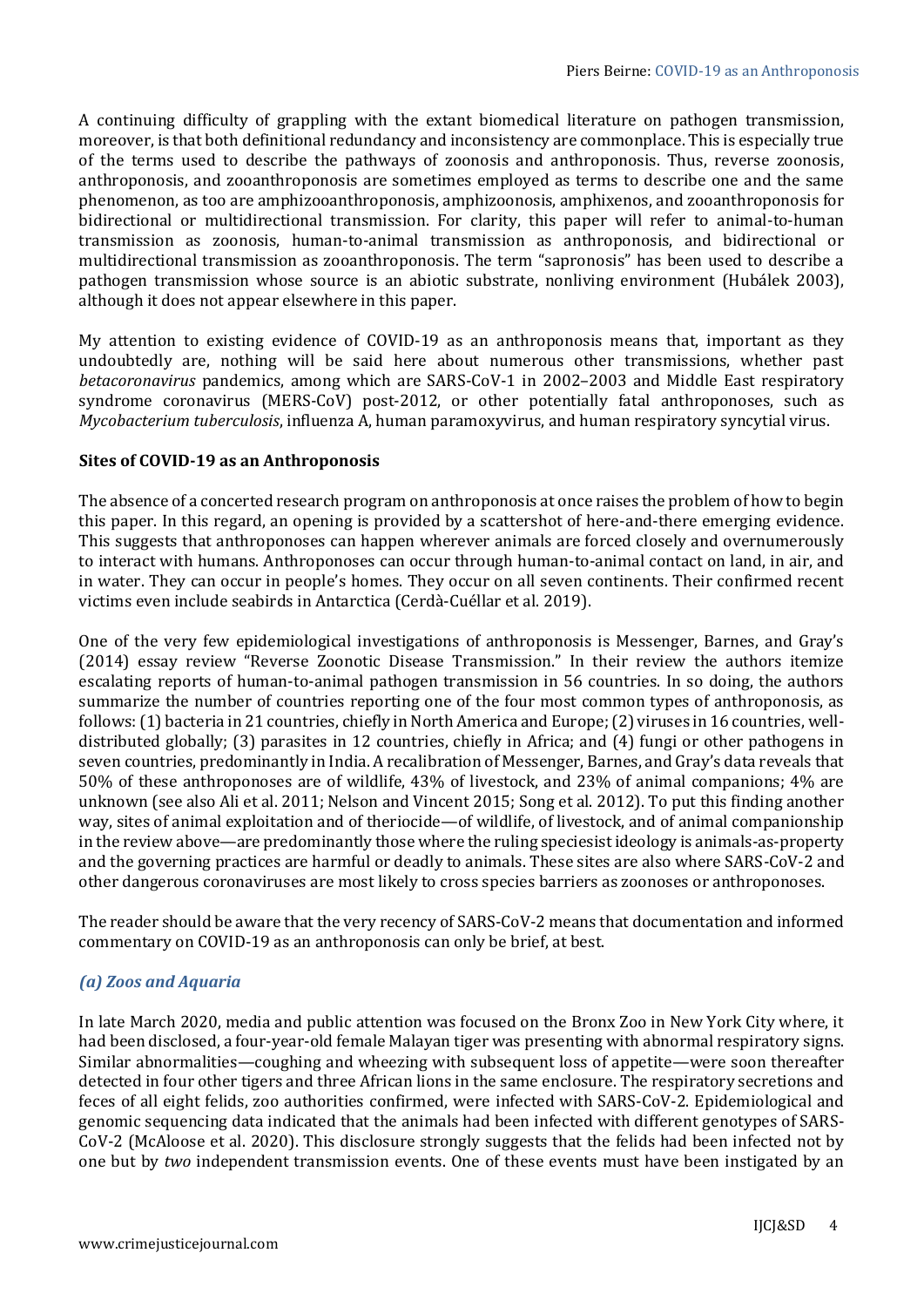infected zoo employee who transmitted the virus to a tiger and the other by the infected tiger who then passed it on to her fellow felids.

During the first week of public and media scrutiny, the anthroponosis in the Bronx was treated with a mixture of surprise and morbid curiosity. By week's end, once all abnormal respiratory signs in the felids had abated, as had most fecal ribonucleic acid ("RNA") shedding after 35 days, local media reported that public interest had turned mostly to indignation that scarce medical resources had been used on mere animals. Despite the considerable publicity that had initially attended the anthropogenic infection of the Malayan tiger, public interest in her health dwindled very quickly.

Subsequent human-to-animal coronavirus transmissions in other zoos passed mostly underneath the radar of attention. To little or no fanfare:

- Three Malayan tigers tested positive for SARS-CoV-2 at the Knoxville Zoo, Tennessee. It was suspected that they had been infected by an asymptomatic staff member who had been working in close proximity to the animals (Associated Press 2020).
- Four lions contracted SARS-CoV-2 at the Barcelona Zoo in Spain. Two positive-testing staff were likely the agents of transmission (BBC News 2020).
- Three snow leopards tested presumptive positive at the zoo in Louisville, Kentucky, after exposure to humans (USDA 2020a).
- A 17-year-old female tiger with SARS-C0V-2 is reported to have been euthanized at the Boras Zoo in Sweden after she had lost her appetite and her condition worsened (*XINHUANET* 2021). The tiger is presumed to have been infected by a COVID-19-positive employee. Several other large felids and animals of unknown species also displayed clinical signs.
- Two Sumatran tigers tested positive at Fort Wayne Children's Zoo, Indiana (Berger 2021). The source of infection was not officially confirmed.
- A cougar and a tiger tested positive at an unnamed facility that exhibits wild animals in Texas (*New York Times* 2021).
- In July 2020, a puma in Johannesburg Zoo, South Africa, tested positive after contact with an infected worker (CDC 2020).
- Two white tiger cubs at a zoo in Lahore, Pakistan, died from severe lung damage associated with SARS-CoV-2. A pathologist reported that the cubs probably caught the disease from an infected worker who had handled and fed them (*The Independent* 2021).
- A snow leopard at San Diego Zoo tested positive in July 2021. This nine-year-old male had shared an enclosure with a female snow leopard and two Amur leopards. How he contracted the virus is not yet known (*Guardian* 2021).

Large felids are not the only species held in zoos who are known to have acquired SARS-CoV-2 there. For example, after having exhibited respiratory symptoms, such as sneezing, runny noses, lethargy, and coughing, seven Asian small-clawed otters (*Aonyx cinereus*) tested positive at the Georgia Aquarium in the United States (Georgia Aquarium 2021). In another case, a troop of eight western lowland gorillas (*Gorilla gorilla*) acquired the virus at San Diego Zoo Safari Park, California (USDA 2021a). Another outbreak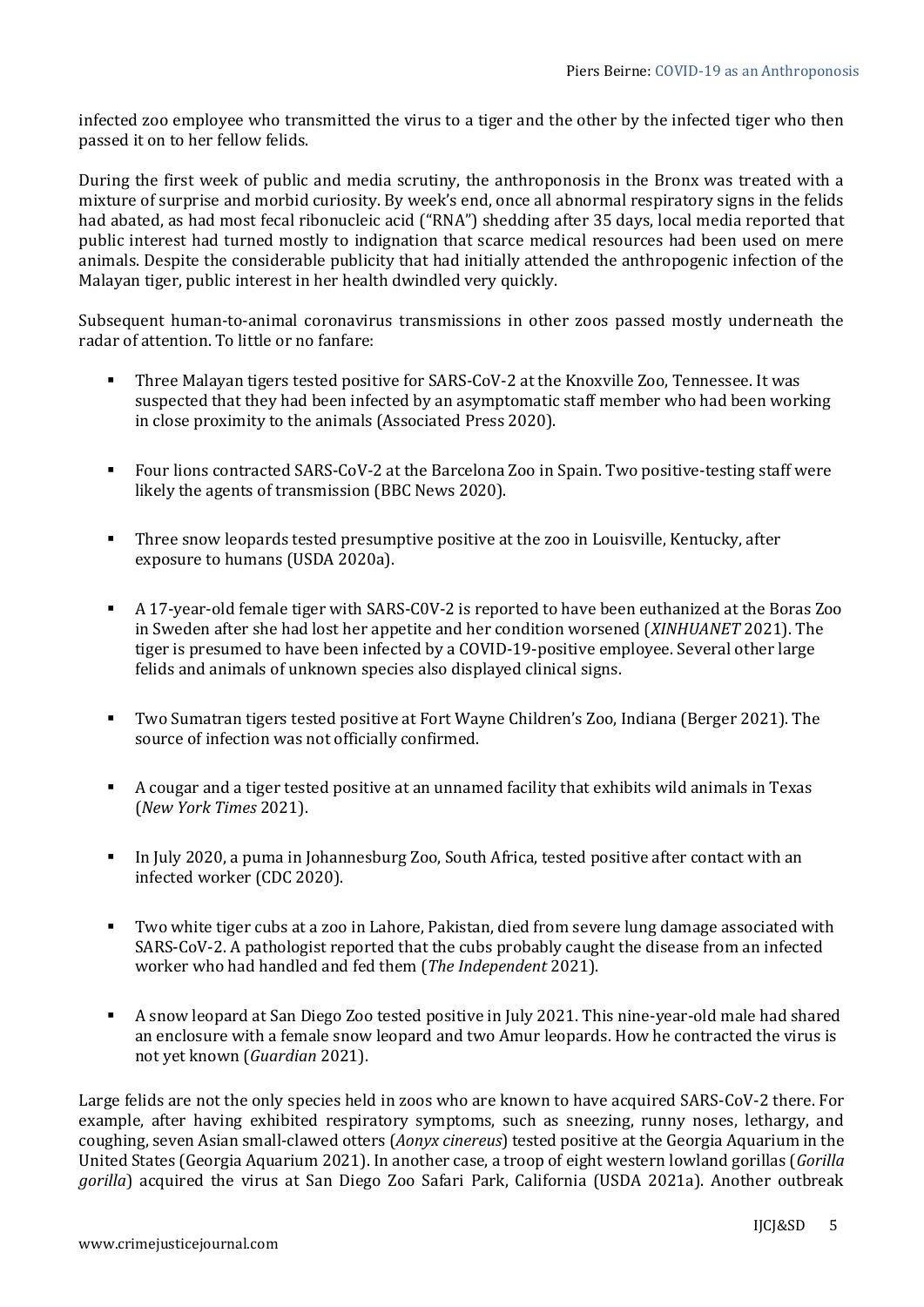involved more than a dozen western lowland gorillas who tested positive at Zoo Atlanta, where employees were not required to be vaccinated against the virus (Emerson 2021).

In all three of these cases, just as it was with the felids mentioned earlier, zoo officials confirmed that the animals had very likely contracted the virus from COVID-19-positive employees. This is troubling indeed. The humans who staff and in one way or another populate zoos, ecotourism, and wildlife trade pose an enormous threat not only to the future health and safety of gorillas but also to that of other great apes (orangutans, bonobos, and chimpanzees), as they also do for all the other nonhuman primates (Bannerjee, Mossman and Baker 2021; Melin et al. 2020; Van Hamme et al. 2021). In addition to Asian small-clawed otters, other members of the *Mustelidae* family are similarly threatened by anthroponoses, including COVID-19. In this regard, there will be cause enough to return shortly to the precarious situation of ferrets and minks and to the farming of the latter for their fur.

It is hard, perhaps impossible, to know how representative these particular captive animals are of the totality of cases in which COVID-19-positive humans have infected animals with SARS-CoV-2 in zoos. That the cases occurred in well-known zoos accredited either by the Association of Zoos and Aquariums (AZA) or by the World Association of Zoos and Aquariums (WAZA) is not mere coincidence, but how accurate are the reports of these zoo overseers? It defies belief that of AZA's 10,000 accredited zoos worldwide, which are stated to have "high standards of animal care, science, and conservation," and WAZA's 400, which are well-funded elite institutions concentrated in the United States and Europe, only a very few actually had anthroponotic infections of SARS-CoV-2 in 2020 and 2021. One needs additionally to ask: What counts as a "zoo" in this erstwhile epidemiology? How, precisely, are AZA's and WAZA's member zoos distinguishable from non-accredited zoos? How do AZA and WAZA's 10,400 zoos differ from zoological gardens and zoological parks, and how do those self-titled institutions differ from or overlap with menageries, dolphinariums, reptile centers, animal theme parks, wild kingdoms, safari parks, and other sites of animal captivity? How does this bevy of animal enclosures differ from unlicensed private "roadside" zoos? Distressingly, according to the Animal Legal Defense Fund (2018):

Roadside zoos dot the American landscape. They're generally small menageries where wild animals like lions, tigers, monkeys, wolves, and others are kept in captivity, and often suffer badly. The animals frequently live in small, dirty cages. They are fed inadequate food and are denied medical care. They have little in the way of mental stimulation—often, not even the company of other animals, since many roadside zoos keep animals confined alone in their cages. Sometimes roadside zoos also encourage dangerous interactions between animals and visitors, such as bottle-feeding tiger cubs.

About all of the at-risk animals in zoos and roadshows mentioned above, it must be asked: Why are these beings forced to live and suffer in captivity? Tigers and lions in New York City. Malayan tigers in Tennessee. Snow leopards in Kentucky and San Diego. Sumatran tigers in Indiana. Pumas in Johannesburg. Lions in Barcelona. White tiger cubs in Lahore. A tiger in Boras. Asian otters in Georgia. Gorillas in California and Georgia. Whose pleasure does the pain and the deprivations of these animals serve? And for what purpose? Unfangled dominionism? Speciesist spectacle? Colonial or postcolonial prestige?

# *(b) Companion Animals in Domestic Residences and Beyond*

For quite some time, it has been suspected that humans with respiratory ailments are able to transmit pathogens to their live-in animal companions (WHO 2003: 27–28)—to dogs, cats, hamsters, and rabbits, in particular (Gaudreault et al. 2020; Lam et al. 2020; Meekins et al. 2020; Shi et al. 2020). But it was the publicity attending the Bronx infection of felids with SARS-CoV-2 that led to or was coterminous with the discovery of anthroponotic transmissions in a number of animal companions. In April 2020 and thereupon quite rapidly, an indeterminate number of household cats tested positive for SARS-CoV-2 in the Netherlands, France, Hong Kong, Belgium, Spain, and the United States. The virus was then detected in companion dogs in the United States and Hong Kong (Shi et al. 2020; Sit et al. 2020; Yoo and Yoo 2020).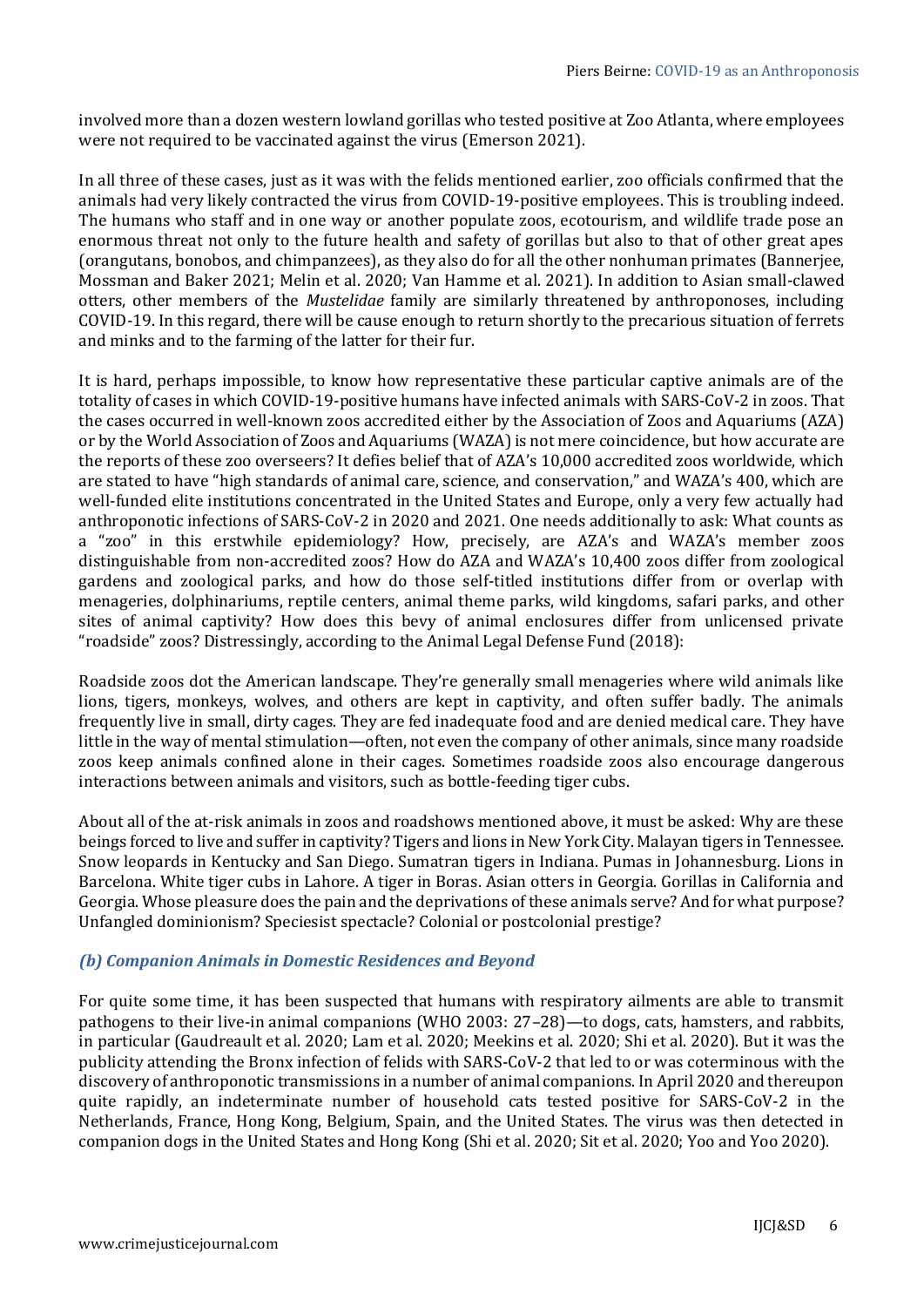Recent empirical studies vary considerably in their results and in their quality. One study in France—of nine cats and 12 dogs whose owners were COVID-19 positive—found no presence whatsoever of SARS-CoV-2 in the animals (Temmam 2020). Somewhat similarly, also in France, a study of companion animals in treatment at veterinarians and on pet hospital campuses examined 22 cats and 11 dogs who had lived in close contact with COVID-19-positive owners. The animals ranged in age from six months to 16 years. All the animals exhibited clinical signs, among which were anorexia, hyperthermia, lethargy, diarrhea, coughing, broncho-pneumonia, and respiratory distress. However, of these 33 animals, only a nine-yearold female cat (of "a European breed") was found to have SARS-CoV-2 (Sailleau et al. 2020).

Yet, an ongoing study in the United States has provisionally found that in more than 25% of homes with COVID-19-infected humans, companion dogs, or cats  $(n = 17)$  had confirmed SARS-CoV-2 infections (Hamer et al. 2020). In all cases, the animals initially had only mild symptoms, such as sneezing or lethargy; on re-examination, each animal was reported to be in good health. In Northern Italy, a much larger study has found that 3.3% of 603 companion dogs and 5.8% of 316 companion cats tested positive for SARS-CoV-2 and that positive-testing animals were significantly more likely to be living in households with a COVID-19-positive inhabitant (Patterson et al. 2020). Another study, in Hong Kong, tested 50 cats who were either from COVID-19-positive households or had close human contacts. This study found six cases of human-to-feline transmission involving healthy cats. In one case, significantly, the virus genomes sequenced in cat and owner were identical (Barrs et al. 2020; see also Zhang et al. 2020).

This handful of studies points to the unmistakable conclusion that companion cats and dogs are more likely to be infected with SARS-CoV-2 if they live with human owners who are COVID-19-positive. But how much more likely is this so and in what circumstances remain open questions. None of these studies is based on random samples of human owners or companion animals, and none is longitudinal. The human owners are those who have somehow had contact with medical doctors and other recognized officials and subsequently been categorized as symptomatic. The animal companions are only those whom their owners have reported to veterinarians as symptomatic and then, if testing positive, have been recorded as such in medical records. In addition, because there are no longitudinal studies on this issue, the long-term health effects of SARS-CoV-2 on animals are unknown. One has to wonder if companion animals can suffer from "long Covid"?

There are avenues aplenty still to pursue about COVID-19 and animal companionship. For instance, there has been no exploration of possible infections of companion animals when the human owners are temporarily or permanently unhoused or living in institutions for the elderly, the unwell, the infirm, the incarcerated, or the otherwise cloistered. What if animal companionship is temporary or unstable, as it often is, for example, between humans and feral animals? Nor is it known whether animal companions other than cats and dogs are vulnerable to their COVID-19-positive owners. One unconfirmed report from Slovenia has it that a companion ferret with digestive signs was detected with SARS-CoV-2 after contact with a COVID-19-positive human (cited in Fennolar et al. 2021). How vulnerable to infection are companion fishes, hedgehogs, horses, minks, and marmoset monkeys, to name but a few other species? Suppose, in addition, that humans use some of these species for hunting, such as horses are for foxes and ferrets for rabbits. Who will transmit and who will contract SARS-CoV-2 in such pursuits?

## *(c) Vivisection*

When using live animals in experiments and observations, the biomedical sciences draw a fundamental distinction between vivisection and studies of animals found in "the field" or in "their natural state." Vivisection is the practice of dissecting or cutting into or otherwise inflicting injury on living animals held for purposes of research. It is conducted chiefly in educational institutions, in product safety testing, and in scientific experimentation, including medical and military research. Conducted with or without anesthesia, it is likely to cause animals pain, suffering, distress, or lasting harm, including death. Sometimes, to observe animals' reactions to measured increments of a painful application, the infliction of pain is the desired aim of vivisection.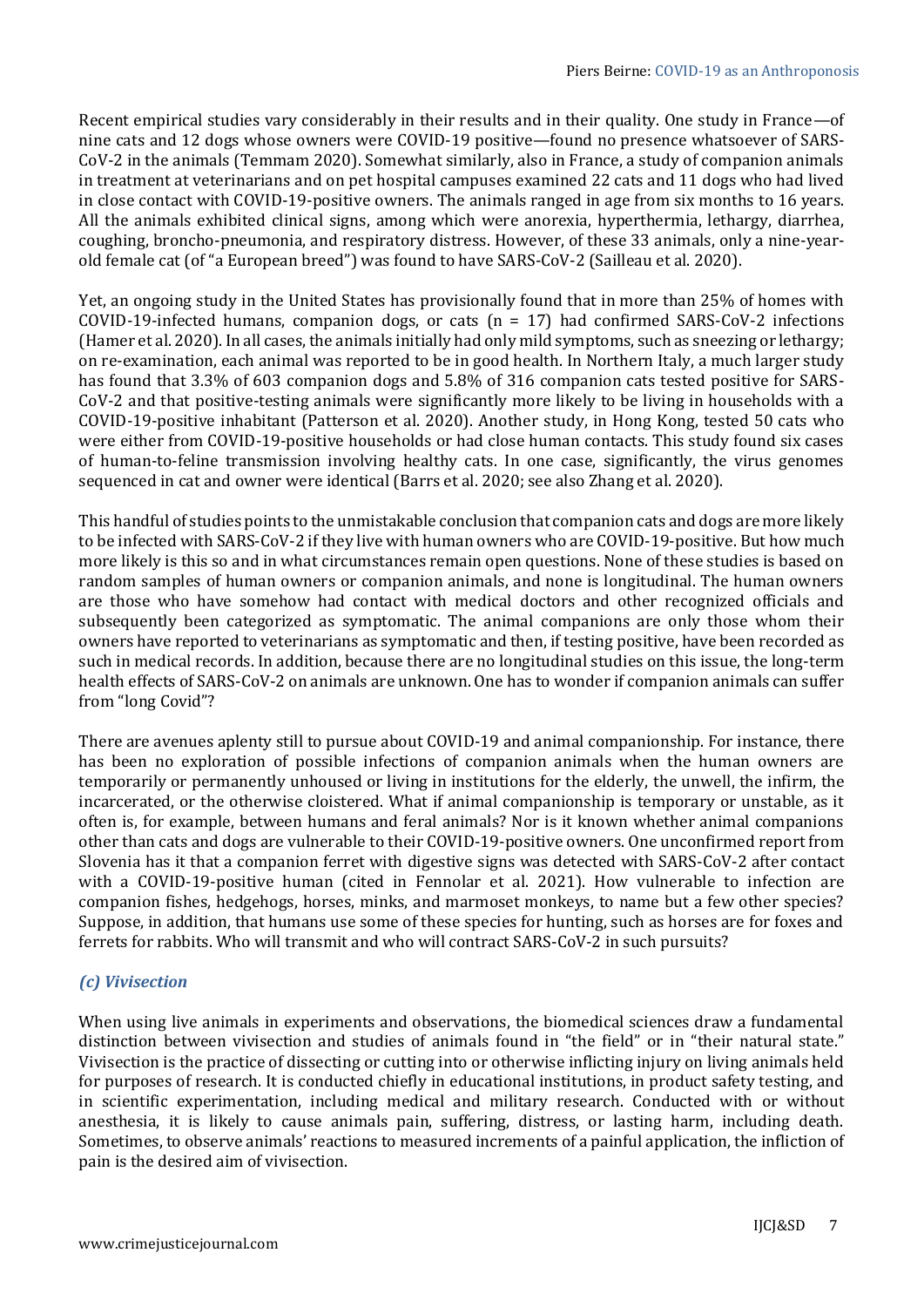Globally, according to some estimates (e.g., Regan 2007; Taylor and Alvarez 2020), hundreds of millions of animals are used in vivisection procedures each year. Controlling for variation in core terms such as "animal" and "procedure," Taylor and Alvarez documented the raw number and rates of vivisection performed by different countries on mammals, birds, reptiles, amphibians, fishes, and cephalopods. Based on reports from 37 countries, the best estimate is that 192.1 million vivisection procedures were performed on live animals worldwide in 2015 (Taylor and Alvarez, 2020). Vivisection is used most often in China, Japan, the United States, and Canada. Some countries intentionally exclude certain species from their publicly accessible data on vivisection. The United States, for instance, does not include mice, rats, birds, fish, reptiles, amphibians, or cephalopods in their publicly accessible data. Some countries provide no publicly accessible data whatsoever, including China, Brazil, India, Taiwan, Iran, Turkey, Mexico, Russia, Egypt, Argentina, Singapore, South Africa, Saudi Arabia, Thailand, Chile, Malaysia, Pakistan, Tunisia, Nigeria, Serbia, Colombia, Kenya, Vietnam, Indonesia, and Uruguay. Contrary to popular perception of their recent decline, vivisection procedures are estimated to have increased by 36.9% worldwide since 2005 (Taylor and Alvarez 2020: figure 2).

In respect of SARS-CoV-2, biomedical scientists perform vivisection with two self-stated aims. The first and overriding aim is to develop vaccines or therapeutics against COVID-19. In early 2021, several vaccines were approved and distributed to recipients in a small minority of nations—among the earliest vaccines, famously, were Sputnik 5, Pfizer-BioNTech, Moderna, Oxford-AstraZeneca, Johnson and Johnson/Janssen, and Sinovac Biotech. By mid-2021, at least 150 health-related organizations and research laboratories were at work developing new vaccines (Goyail et al. 2021; UK Medical Research Council 2021). As experimental models for developing COVID-19 vaccines, the species most frequently used have been golden Syrian hamsters, hACE2-transgenic or adenovirus-transduced mice, and rhesus macaque monkeys. Because they share approximately 93% of their DNA sequences with humans and they are reported to reproduce relatively well in captivity, macaques are often referred to as the gold standard of animals used in vivisection (Cleary et al. 2020; Lakdawala and Menachery 2020; and see Jiao et al. 2021; Lee and Lowen 2021). With an inevitable dwindling in the supply of macaques, researchers have called for an expansion of vivisection on other nonhuman primates, such as baboons (Chang, Hild and Grieder 2021).

The second aim of vivisection, subordinate to the first, has been to determine which species are or might be significant carriers of SARS-CoV-2. This is intended to aid in identifying the species that originally infected humans with the virus. For future risk assessment and risk mitigation, this will improve understanding of which species serve as reservoirs and which as intermediate hosts of the virus, thereby enabling prediction of which species might host zoonotic transmissions and which might be recipients of anthroponoses.

For determining the susceptibility of a given species to SARS-CoV-2, the most common methodology is to begin with a number of pathogen-free members ("subjects," "objects," or "products") of that species, such as rhesus macaque monkeys. The macaques are then divided into two groups, each isolated from the other. One group ("principals") is then "challenged" (i.e., infected) with the virus. This is achieved either intranasally or orally or intratracheally. The macaques in the other group ("sentinels") are then exposed to the infected macaques. After daily observation for clinicopathological abnormalities, such as lethargy, coughing, sneezing, inappetence, and viral shedding, theriocide awaits the survivors. That is, principals and sentinels alike are "sacrificed" or "euthanized" or even, it is occasionally stated, "humanely" sacrificed or euthanized. Postmortem examinations are then conducted on the blood, fluids, tissues, and feces of both macaque groups. Finally, the course of the disease in the infected principals is determined, as is also, if it replicates in the group of exposed sentinels, the degree of severity of the disease. The hope-filled question is now reached: Are virus-neutralizing antibodies present in sera?

Although little or no susceptibility has been found in chickens, turkeys, Pekin ducks, Japanese quails, and white Chinese geese, vivisection has established that a wide range of animal species is susceptible to SARS-CoV-2 (e.g., Suarez et al. 2020). Among the numerous species used and killed to establish this finding are fruit bats, cats, civets, white-tailed deer, dogs, raccoon dogs, ferrets, hamsters, mice, common marmosets,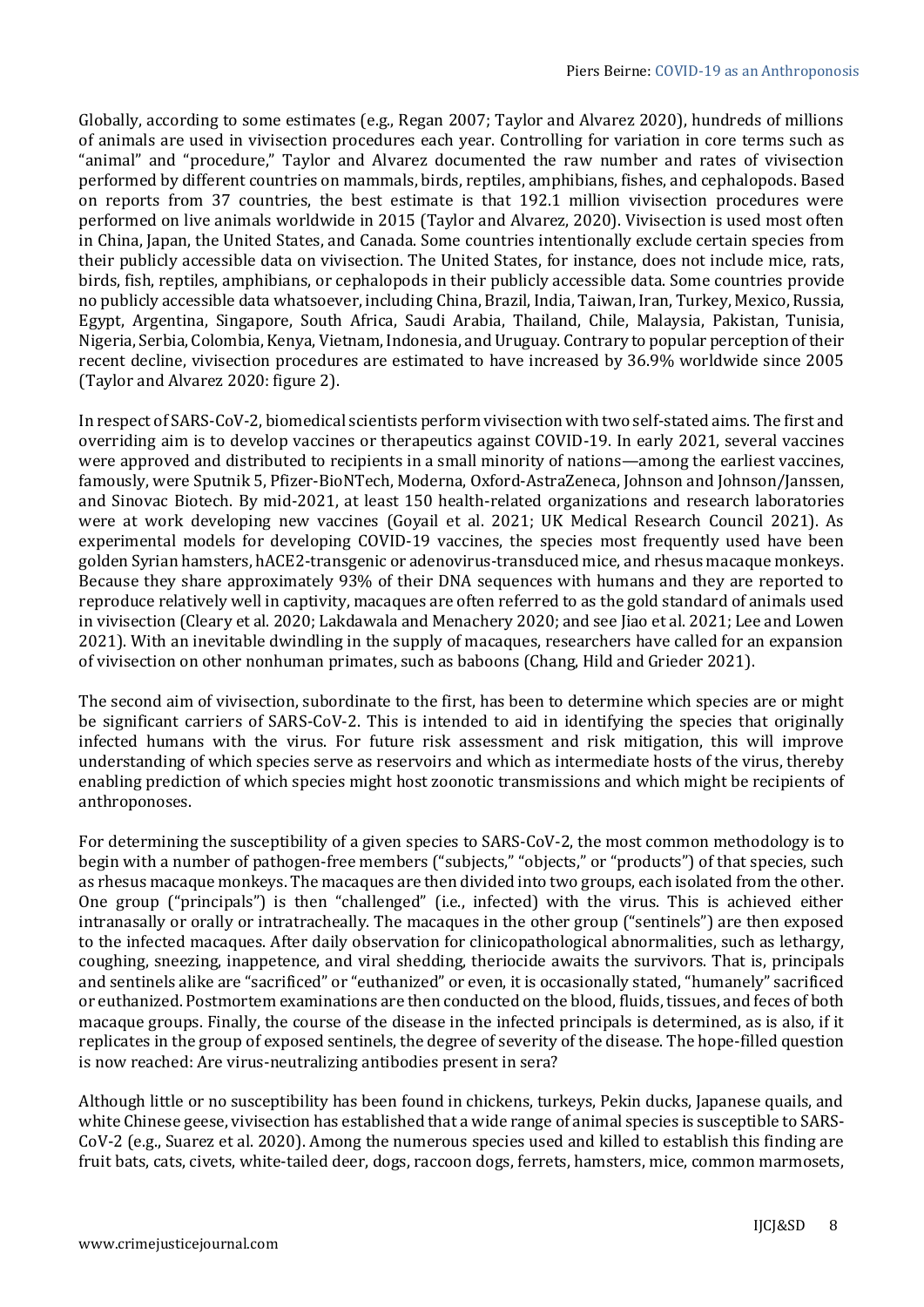minks, African green monkeys, cynomolgus monkeys, rhesus macaque monkeys, pigs, rabbits, tree shrews, and voles (Bannerjee, Mossman and Baker 2021; Munnink et al. 2021; Palmer et al. 2021).

The painful horrors to which animals are routinely subjected during vivisection need not be rehearsed here. Much awaits to be exposed about how and by whom animals are ordered and delivered for vivisection. Green criminologists are well positioned to uncover vital intersectional knowledge of the complex trade routes, legal and illegal, national and international, whereby commodified animals are hunted, abducted from their homes, held captive, and eventually sold for biomedical research on COVID-19 or other pathogens (Goyes and Sollund 2018; Maher and Wyatt 2017; Maldonado and Lafon 2017; Menache 2017; Phillips and Bellotti 2017). Sometimes, as is the case with nonhuman primates, animals are captured within or near exploited indigenous communities in economically disadvantaged countries and then hauled vast distances to research laboratories in rich countries. At other times, primate species are acquired from breeding facilities, near and afar, with the imprimatur of state approval (e.g., that of the Home Office's Animals in Science Regulation Unit in the UK). At still other times, animals used in commercial, state, or military laboratories or in medical and veterinary schools are simply snatched ("requisitioned") from local animal shelters.

Vivisection is one of the major targets of the animal protection community. Indeed, the pioneering animal rights theorist Tom Regan once confided in me—after I had solicited an original chapter on vivisection from him for a collection my colleague, Professor Nigel South, and I were editing on green criminology that he regarded vivisection as the very worst of all harmful crimes (and see Regan 2007).

An overdue and probably very divisive debate surely looms in the animal protection community about the role of vivisection in the development of vaccines designed to ameliorate and end the COVID-19 pandemic. This terrain is, of course, hotly contested, and not only between those subscribing to animal welfare and those who support animal rights. This debate will presumably also pit champions of abolitionism against act utilitarianism and consequentialism, the former drawing inspiration from Regan's (1983) *The Case for Animal Rights*, the latter from Singer's (1975: chapter 2) *Animal Liberation*. But between the demand for total abolition, on the one hand, and the view, on the other, that the rightness or wrongness of any act must be measured against the utility of its foreseeable consequences, there appears to be no middle ground. Can vivisection—speciesism—be justified as a measure of self-defense if it averts a "great(er)" tragedy for *human* animals? Hopefully, this debate will encourage the development of real alternatives to vivisection, such as in vitro and in silico research on viruses.

# *(d) Industrialized Agriculture*

It has yet to be determined precisely which of the many animal species reared and killed in industrialized agriculture are prone to SARS-CoV-2 infection from humans who work or reside there. But members of the *Mustelidae* family appear to be especially at risk. Among them are badgers, ferrets, martens, minks, otters, skunks, weasels, and wolverines. In addition to their susceptibility to SARS-CoV-2 transmitted by members of their own species, ferrets (*Mustela putorius furo*) and minks (*Neovison vison*), especially, are known to be at high risk of victimization. This risk is twofold: by intensive farming for their fur and skin and then by SARS-CoV-2 transmitted to them by humans (Bannerjee, Mossman, and Baker 2021; Munnink et al. 2021).

Indeed, only a few days after the SARS-CoV-2 infection of the felids at the Bronx Zoo, it was reported in mid-April 2020 that COVID-19-positive humans had infected minks at two mink farms in North Brabant, The Netherlands. In June 2020 and onwards, infections of minks were reported at thousands of mink farms, successively in France, Spain, Italy, the United States, Sweden, Canada, Greece, Poland, and Lithuania (Fenollar et al. 2021; Munnink et al. 2021; World Health Organization, Food and Agriculture Organization of the United Nations and World Organisation for Animal Health 2021). Moreover, at least one wild (noncaptive) mink in Utah has been confirmed as having been infected with COVID-19 (USDA 2020b) and two wild minks, caught in Valencia, Spain, during an invasive species trapping campaign, appear to be SARS-CoV-2-positive (Aguiló-Gisbert et al. 2021).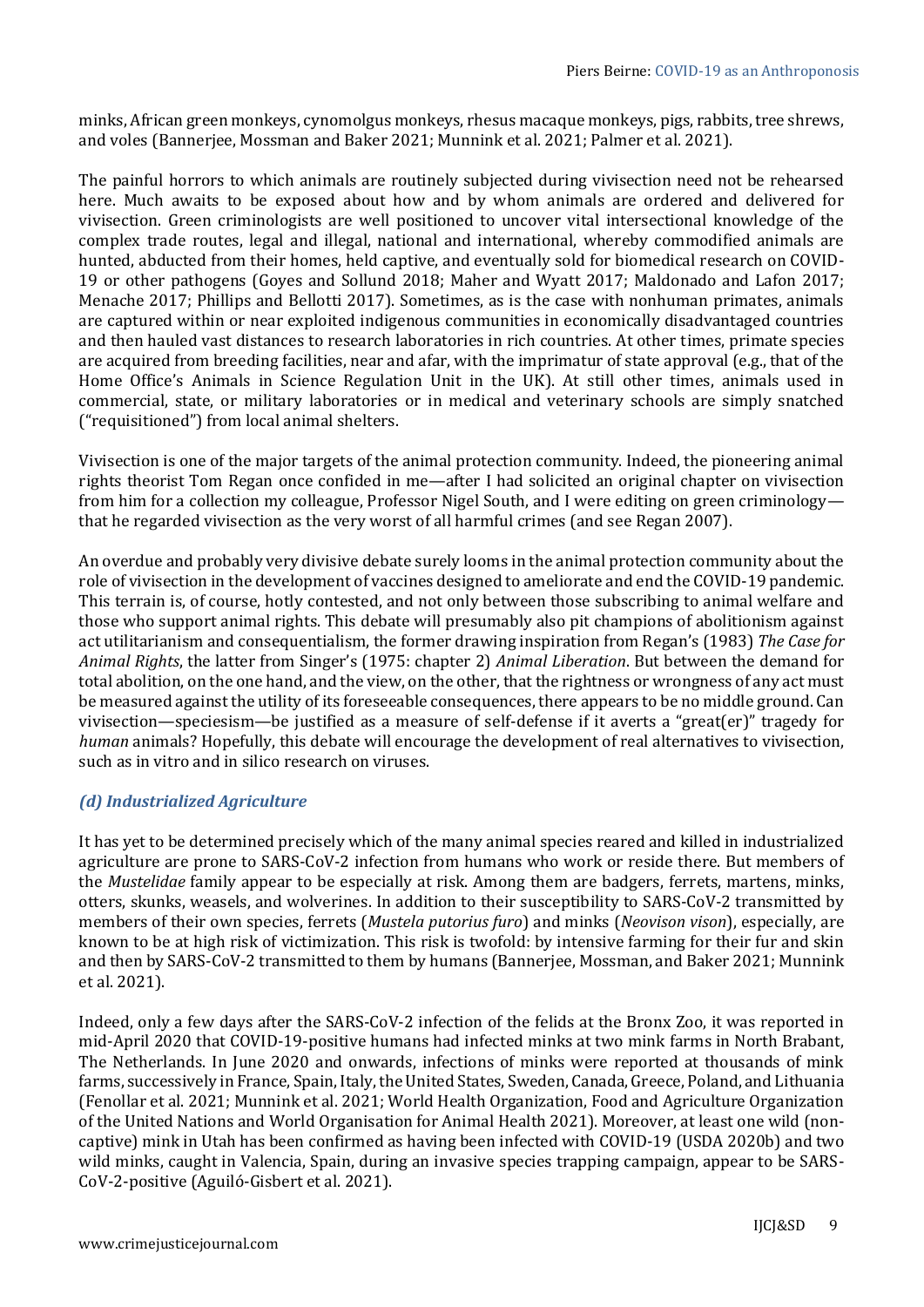In what rapidly became a zooanthroponotic event in Holland, infected minks reinfected workers, caregivers, and mink transporters. According to Munnink et al. (2021: 172; and see Hamer et al. 2021; Koopmans 2021):

the virus was initially introduced from humans and has since evolved, most likely reflecting widespread circulation among mink in the beginning of the infection period several weeks prior to detection. Despite enhanced biosecurity, early warning surveillance and immediate culling of infected farms, transmission occurred between mink farms in three big transmission clusters with unknown modes of transmission … 68% of the tested mink farm residents, employees and/or contacts had evidence of SARS-CoV-2 infection. Where whole genomes were available, these persons were infected with strains with an animal sequence signature, providing evidence of animal to human transmission of SARS- CoV-2 within mink farms.

This news rocked the biomedical community and galvanized the health ministries of countries in which SARS-CoV-2 was known to have been transmitted through zooanthroponosis. The Dutch government quickly proposed the theriocide of all minks on infected farms. A month later, similarly tragic circumstances unfolded in Western Europe's largest producer of mink furs, Denmark, where an estimated 17 million minks were gassed or, on occasion, shredded. Several months later, the badly decaying bodies of four million minks, disposed of in fields after they had been killed, were polluting groundwater, forcing Danish authorities to disinter and incinerate them (*Agence France Presse* 2021). To these minks themselves, of course, it likely mattered not one whit if, because they had SARS-CoV-2, they were to be gassed, electrocuted, drowned, or burned, or else, because humans are desirous of their fur, skinned.

One might think that the attempt to ban mink farms would hasten the total abolition of mink slaughter. Not so. Not even close. The consumerist vacuum left by the withdrawal of mink farming in some parts of Western Europe will likely be filled by more intensive mink farming elsewhere in the world—most obviously in Russia, China, the United States, Vietnam, and Thailand. These five countries have mostly maintained a curious silence about their fur farming activities during and after the discovery of SARS-CoV-2 and the subsequent carnage of minks on the farms of their western competitors. One must wonder, too, how many animals might have been infected by the 7.6 million workers on fur farms in China alone (Chinese Academy of Engineering 2017: ii).

The mink theriocides have been said by some biomedical researchers to be a sad sideshow to the COVID-19 pandemic. In fact, it turns out that infected minks are less a sideshow than a star turn in a doomsday scenario for humans. The great fear is that minks or other species infected with SARS-CoV-2 by COVID-19 positive humans will develop mutant strains of the virus, that these variants will then be transmitted back to humans, and that the vaccines currently in use or in development will be rendered less effective. When we harm animals, in other words, we harm ourselves.

# **Conclusion**

The paper has gathered and, to some extent, problematized the currently sparse evidence of anthroponotic transmissions of SARS-CoV-2 at sites in the animal–industrial complex where animals are held captive in zoos; appointed as human companions; used in scientific experiments; and raised and slaughtered in industrialized agriculture. It is a work in progress. Hopefully, given the diverse harms and immense costs of the COVID-19 pandemic, it at least signals that the need for a nonspeciesist approach to public health has never been more urgent.

# *Postscript*

According to the WHO's (2021b) pandemic dashboard, on September 9, 2021, there were 221,648,869 confirmed human cases of COVID-19 worldwide, including 4,582,338 deaths. There was no mention whatsoever of nonhuman animals infected, deceased, or destroyed by the virus.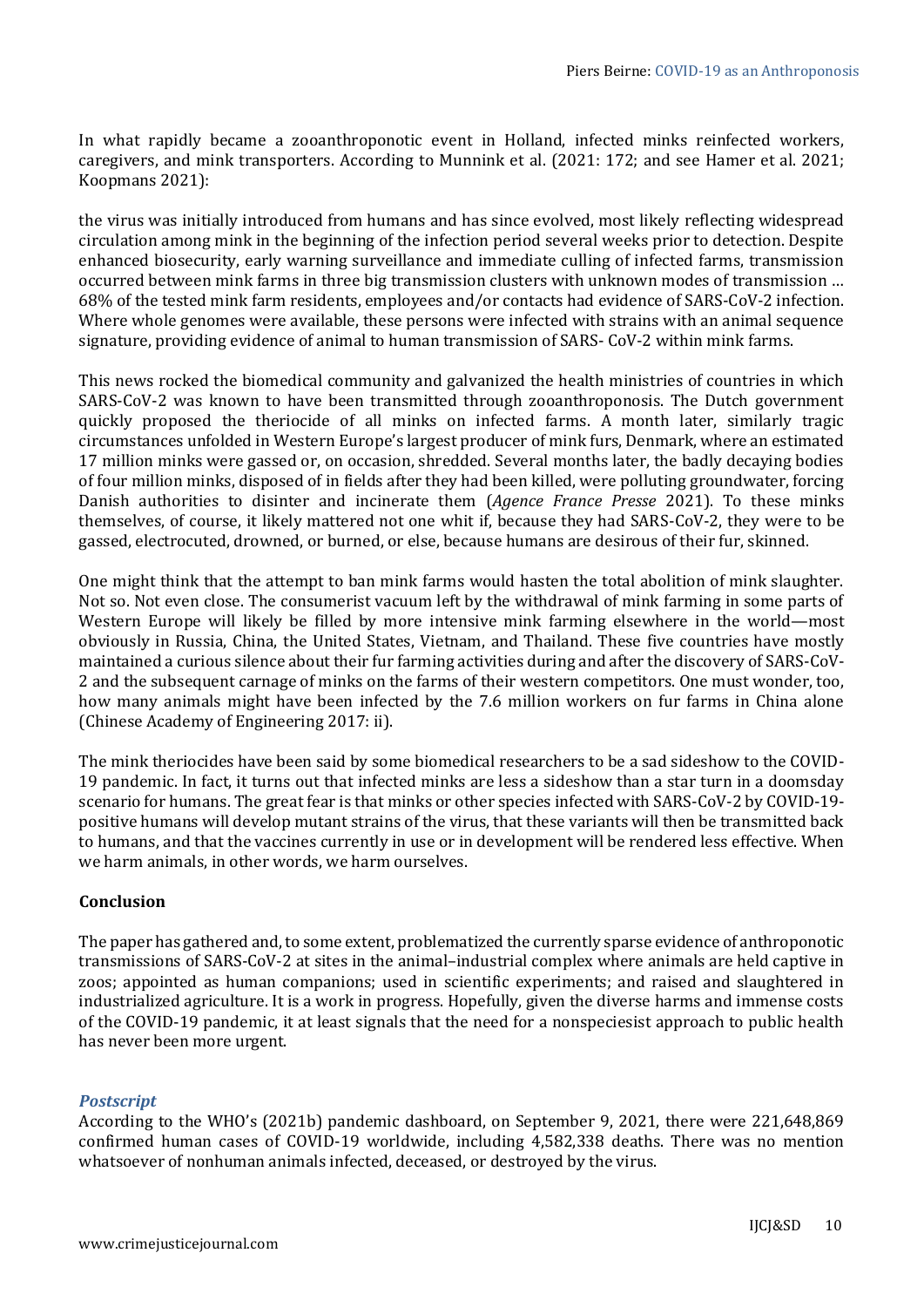## **Acknowledgements**

I thank the two anonymous reviewers of this journal for their generous and helpful comments on a draft of the paper and editor, David Rodríguez Goyes, for going above and beyond.

*Correspondence:* Piers Beirne, Emeritus Professor of Sociology and Legal Studies at the University of Southern Maine, United States. [beirne@maine.edu](mailto:beirne@maine.edu)

## **References**

- Aguiló-Gisbert J, Padilla-Blanco M, Lizana V, Maiques E, Muñoz M, Chillida-Martinez E, Cardells J and Rubio-Guerri C (2021) First description of natural SARS-CoV-2 infection in two feral American mink (*Neovison vison*) caught in the wild. *Animals* 11(5): 1422. <https://doi.org/10.3390/ani11051422>
- Ali A, Daniels JB, Zhang Y, Rodriguez-Palacios A, Hayes-Ozello K, Mathes L and Lee CW (2011), Pandemic and seasonal human influenza virus infections in domestic cats: Prevalence, association with respiratory disease, and seasonality patterns. *Journal of Clinical Microbiology* 49(12): 4101-05. <https://dx.doi.org/10.1128%2FJCM.05415-11>

Animal Legal Defense Fund (2018) *Roadside zoos*. <https://aldf.org/issue/roadside-zoos/>

Associated Press (2020) *Tiger at Tennessee zoo tests positive for coronavirus*. October 31, 2020. [https://apnews.com/article/virus-outbreak-animals-tigers-knoxville-tennessee](https://apnews.com/article/virus-outbreak-animals-tigers-knoxville-tennessee-e111137332393c058868672aaee4bfe6)[e111137332393c058868672aaee4bfe6](https://apnews.com/article/virus-outbreak-animals-tigers-knoxville-tennessee-e111137332393c058868672aaee4bfe6) 

- Bannerjee A, Mossman K and Baker M (2021) Zooanthroponotic potential of SARS-CoV-2 and implications of reintroduction into human populations. *Cell Host & Microbe* 29(2): 160–164 <https://doi.org/10.1016/j.chom.2021.01.004>
- Barrs, V, Peiris M, Tam K, Law P and Brackman C (2020) SARS-CoV-2 in quarantined domestic cats from COVID-19 households or close contacts, Hong Kong, China. *Emerging Infectious Disease* 26(12): 3071–3074. <https://doi.org/10.3201/eid2612.202786>
- BBC News (2020) Coronavirus: Four lions test positive for Covid-19 at Barcelona Zoo. *BBC News*. December 8, 2020. <https://www.bbc.com/news/world-europe-55229433>
- Beirne P (1999) For a nonspeciesist criminology: Animal abuse as an object of study. *Criminology* 37(1): 117–148. <https://doi.org/10.1111/j.1745-9125.1999.tb00481.x>
- Beirne P (2009) *Confronting animal abuse: Law, criminology, and human-animal relationships.* Lanham: Rowman & Littlefield.
- Beirne P (2014) "Theriocide": Naming animal killing. *International Journal for Crime, Justice and Social Democracy* 3(2): 50–67. <https://doi.org/10.5204/ijcjsd.v3i2.174>
- Beirne, P (2021) Wildlife trade and COVID-19: Towards a criminology of anthropogenic pathogen spillover. *British Journal of Criminology* 61(3): 607–626. <https://doi.org/10.1093/bjc/azaa084>
- Beirne P with Janssen J and O'Donnell I (2018) *Murdering animals: Writings on theriocide, homicide and nonspeciesist criminology.* London: Palgrave Macmillan.
- Berger M (2021) Two tiger cubs probably died of Covid-19, reports Pakistani zoo. *Washington Post.* February 13, 2021[. https://www.washingtonpost.com/world/2021/02/13/two-tiger-cubs-likely-died-covid-19-reports](https://www.washingtonpost.com/world/2021/02/13/two-tiger-cubs-likely-died-covid-19-reports-pakistani-zoo)[pakistani-zoo](https://www.washingtonpost.com/world/2021/02/13/two-tiger-cubs-likely-died-covid-19-reports-pakistani-zoo)
- Brisman A and South N (eds) (2020) *Routledge international handbook of green criminology.* 2nd ed. London: Routledge.
- Cazaux G (2007) Labelling animals: Non-speciesist criminology and techniques to identify other animals. In Beirne P and South N (eds) *Issues in green criminology*: 87–113. Cullompton: Willan.

Centers for Disease Control and Prevention (CDC) (2020) *COVID-19 and animals*. <https://www.cdc.gov/onehealth/basics/zoonotic-diseases.html>

- Cerdà-Cuéllar M, Moré E, Ayats T, Aguilera, M, Muñoz-González S, Antilles N, Ryan P and González-Solís J (2019) Do humans spread zoonotic enteric bacteria in Antarctica? *Science of the Total Environment* 1(654): 190–196. <https://doi.org/10.1016/j.scitotenv.2018.10.272>
- Chaber A, Allebone-Webb S, Lignereux Y, Cunningham A and Rowcliffe J (2010) The scale of illegal meat importation from Africa to Europe via Paris. *Conservation Letters* 3(5): 317–321. [https://doi.org/10.111/j.1755-](https://doi.org/10.111/j.1755-263X.2010.11121.x) [263X.2010.11121.x](https://doi.org/10.111/j.1755-263X.2010.11121.x)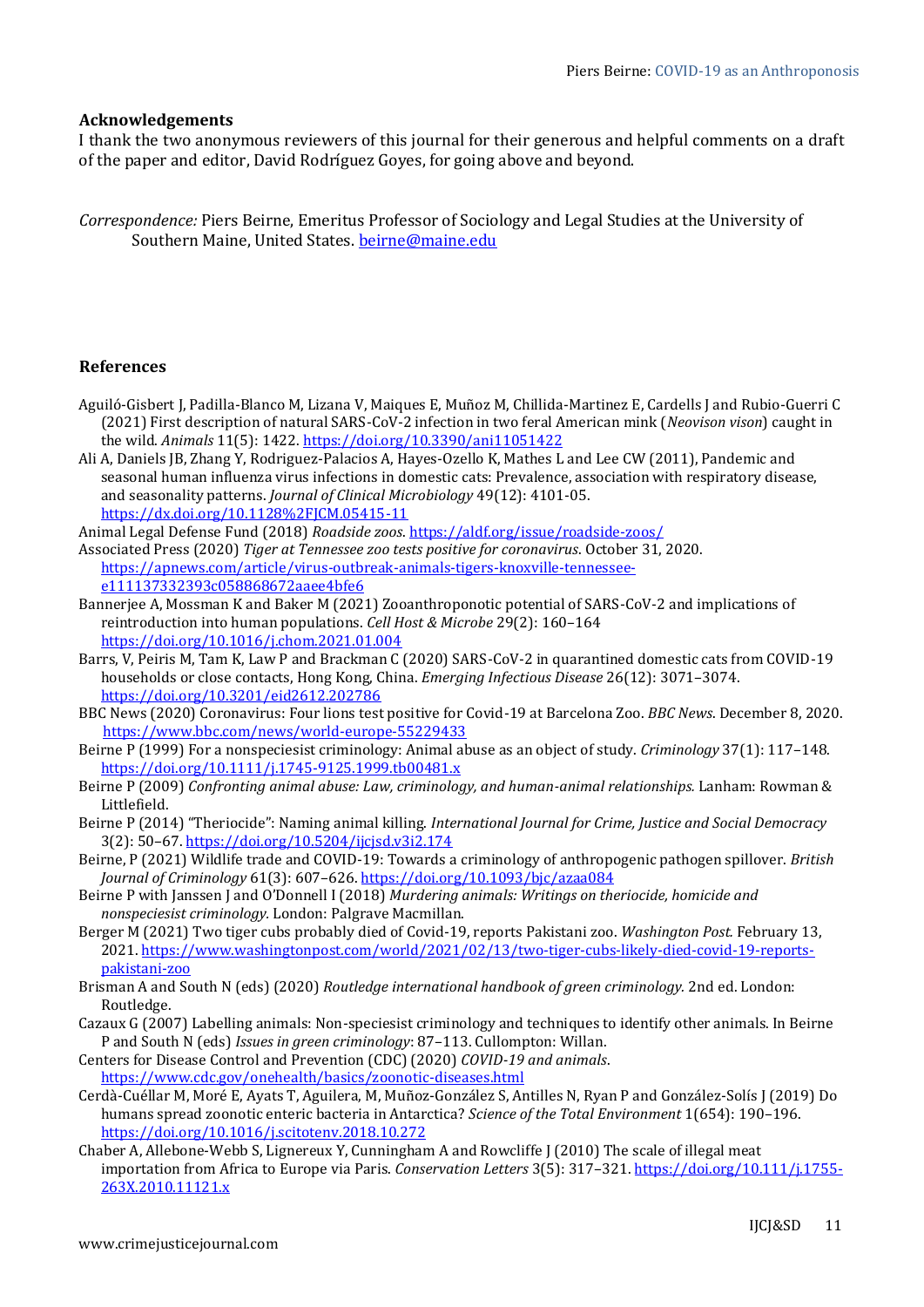- Chang, M, Hild S and Grieder F (2021) Nonhuman primate models for SARS-CoV-2 research: Consider alternatives to macaques. *Laboratory Animals* 50(5): 113–114.<https://doi.org/10.1038/s41684-021-00755-6>
- Chinese Academy of Engineering (2017) A report on the sustainability of China's farmed wild animals. Cleary S, Pitchford S, Amison R, Carrington R, Cabrera C, Magnen M, Looney M, et al. (2020) Animal models of mechanisms of SARS-CoV-2 infection and COVID-19 pathology. *British Journal of Pharmacology* 177(21): 4851– 4865. <https://doi.org/10.1111/bph.15143>
- Emerson B (2021) More than a dozen gorillas at Zoo Atlanta diagnosed with COVID-19. *The Atlanta Journal-Constitution*. September 11, 2021[.https://www.ajc.com/news/coronavirus/more-than-a-dozen-gorillas-at-zoo](https://www.ajc.com/news/coronavirus/more-than-a-dozen-gorillas-at-zoo-atlanta-diagnosed-with-covid-19/K4XFA5FS5RATPJPZ4VKOCGOVJI/)[atlanta-diagnosed-with-covid-19/K4XFA5FS5RATPJPZ4VKOCGOVJI/](https://www.ajc.com/news/coronavirus/more-than-a-dozen-gorillas-at-zoo-atlanta-diagnosed-with-covid-19/K4XFA5FS5RATPJPZ4VKOCGOVJI/)
- Fennolar F, Mediannokov O, Maurin M, Devauz C, Colson P, Levasseur A, Fournier P-E and Raoult D (2021) Mink, SARS-CoV-2, and the human-animal interface. *Frontiers in Microbiology*. <https://doi.org/10.3389/fmicb.2021.663815>
- Gaudreault N, Trujillo J, Carossino M, Meekins D, Morozov I, Madden D, Indran S, et al. (2020) SARS-CoV-2 infection, disease and transmission in domestic cats. *Emerging Microbes & Infections* 9(1): 2322–2332. <https://doi.org/10.1080/22221751.2020.1833687>
- Georgia Aquarium (2021) *Asian small-clawed otters at Georgia Aquarium test positive for COVID-19*. April 18. <https://news.georgiaaquarium.org/stories/releases-20210418>
- Goyail M, Newatia N, Vashisht H, Jain R and Kumar S (2021) Novel corona virus (COVID-19); Global efforts and effective investigational medicines: A review. *Journal of Infection and Public Health* 14(7): 910–921. <https://doi.org/10.1016/j.jiph.2021.04.011>
- Goyes D, Abaibira M, Baicué P, Cuchimba A, Ñeñetofe D, Sollund R, South N and Wyatt T (2021) Southern green cultural criminology and environmental crime prevention: Representations of nature within four Colombian indigenous communities. *Critical Criminology*. <https://doi.org/10.1007/s10612-021-09582-0>
- Goyes D, Mol H, Brisman A and South N (eds) (2017) *Environmental crime in Latin America: The theft of nature and the poisoning of the land*. London: Palgrave Macmillan.
- Goyes D and Sollund R (2018) Animal abuse, biotechnology and species justice. *Theoretical Criminology* 22(3): 363– 383. <https://doi.org/10.1177/1362480618787179>
- Guardian (2021) Snow leopard at San Diego zoo catches coronavirus. *Guardian*. July 24, 2021. <https://www.theguardian.com/world/2021/jul/25/snow-leopard-coronavirus-san-diego-zoo-us-ramil>
- Hamer S, Pauvolid-Corrêa A, Zecca I, Davila E, Auckland L, Roundy C, Tang W, et al. (2021) Natural SARS-CoV-2 infections, including virus isolation, among serially tested cats and dogs in households with confirmed human COVID-19 cases in Texas, USA. *Viruses* 13(5): 938. <https://doi.org/10.3390/v13050938>
- Hubálek Z (2003) Human infectious diseases: Anthroponoses, zoonoses, and sapronoses.
- *Emerging Infectious Diseases* 9(3): 403–404. <https://doi.org/10.3201/eid0903.020208>
- Jiao L, Yang, Y, Yu W, Zhao Y, Long H, Gao J, Ding K, et al. (2021) The olfactory route is a potential way for SARS-CoV-2 to invade the central nervous system of rhesus monkeys. *Signal Transduction and Targeted Therapy* 6(1): 169. <https://doi.org/10.1038/s41392-021-00591-7>
- Koopmans M (2021) SARS-CoV-2 and the human-animal interface: Outbreaks on mink farms. *The Lancet: Infection Diseases* 21(1): 18–19. [https://doi.org/10.1016/s1473-3099\(20\)30912-9](https://doi.org/10.1016/s1473-3099(20)30912-9)
- Lakdawala S and Menachery V (2020) The search for a COVID-19 animal model. *Science* 368(6494): 942–943. <https://doi.org/10.1126/science.abc6141>
- Lam S, Bordin N, Waman V, Scholes H, Ashford P, Sen N, van Dorp L, et al. (2020) SARS-CoV-2 spike protein predicted to form complexes with host receptor protein orthologues from a broad range of mammals. *Scientific Reports* 10: 16471. <https://doi.org/10.1038/s41598-020-71936-5>
- Lee C and Lowen A (2021) Animal models for SARS-Cov-2. *Current Opinion in Virology* 48: 73–81. <https://doi.org/10.1016/j.coviro.2021.03.009>
- Maher J, Pierpoint H and Beirne P (eds) (2017) *The Palgrave international handbook of animal abuse studies*. Basingstoke: Palgrave Macmillan.
- Maher J and Wyatt T (2017) International trade in animals and animal parts. In Maher J, Pierpoint H and Beirne P (eds) *The Palgrave international handbook of animal abuse studies*: 223–247. Basingstoke: Palgrave Macmillan.
- Maldonado A and Lafon T (2017) Biomedical research vs. biodiversity conservation in the Colombian-Peruvian Amazon: Searching for law enforcement where there is lack of accountability. In Goyes D, Mol H, Brisman A and South N (eds) *Environmental crime in Latin America: The theft of nature and the poisoning of the land*: 261–294. London: Palgrave Macmillan.
- McAloose D, Laverack M, Wang L, Killian M, Caserta L, Yuan F, Mitchell P, et al. (2020) From people to *Panthera*: Natural SARS-CoV-2 infection in tigers and lions at the Bronx zoo. *mBio* 11(5): e02220-20. <https://doi.org/10.1128/mBio.02220-20>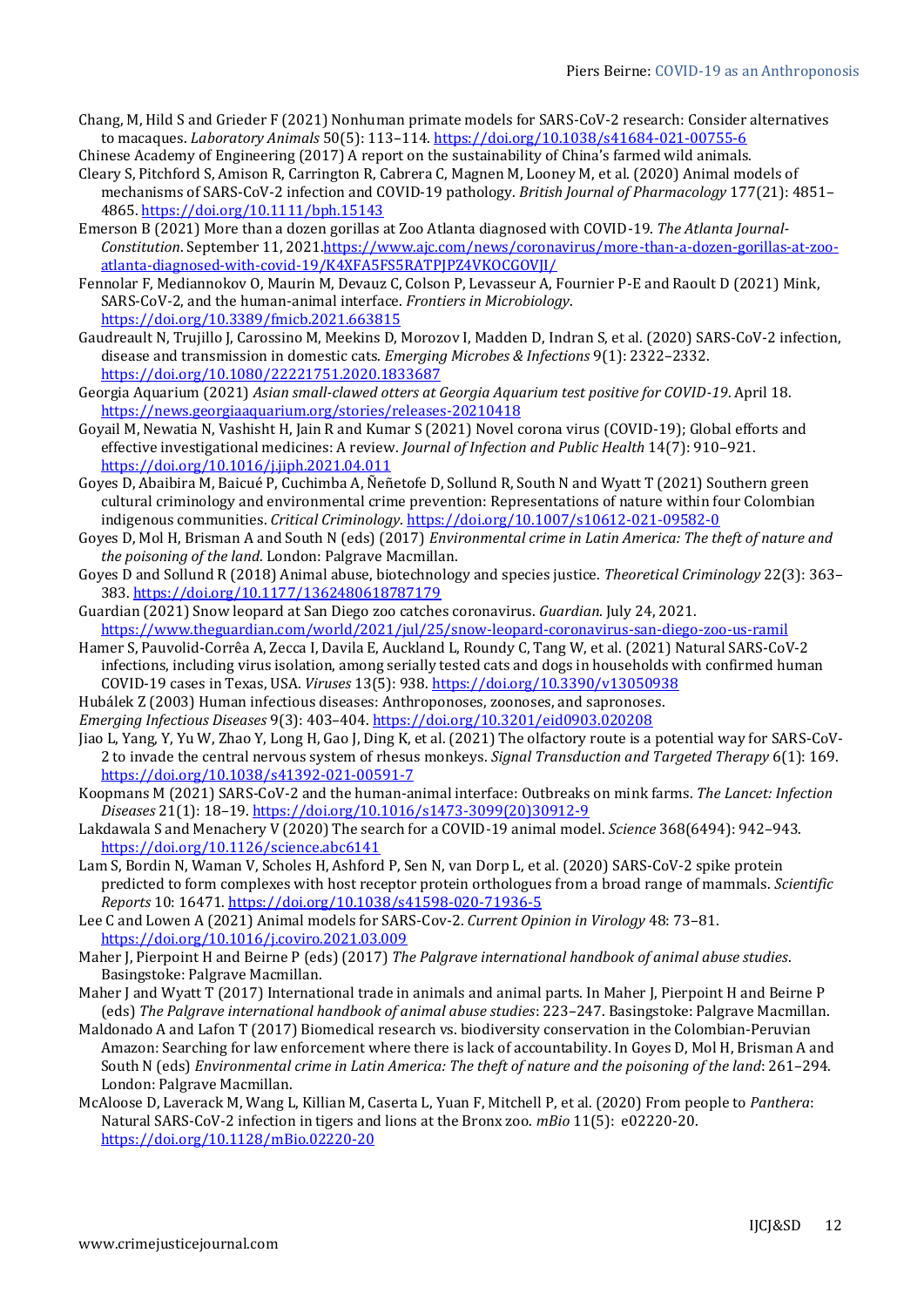- Meekins D, Morozov I, Trujillo J, Gaudreault N, Bold D, Carossino M, Artiaga B, et al. (2020) Susceptibility of swine cells and domestic pigs to SARS-CoV-2. *Emerging Microbes & Infections* 9(1): 2278–2288. <https://doi.org/10.1080/22221751.2020.1831405>
- Melin A, Janiak M, Marrone F, Arora P and Higham J (2020) Comparative ACE2 variation and primate COVID-19 risk. *Communications Biology* 3: 641. <https://doi.org/10.1038/s42003-020-01370-w>
- Menache, A (2017) Animals in scientific research. In Maher J, Pierpoint H and Beirne P (eds) *The Palgrave international handbook of abuse studies*: 389–413. London: Palgrave Macmillan.
- Messenger A, Barnes A and Gray G (2014) Reverse zoonotic disease transmission (zooanthropo-nosis): A systematic review of seldom-documented human biological threats to animals. *PLoS* 9(2): e89055. <https://doi.org/10.1371/journal.pone.0089055>
- Munnink B, Sikkema R, Nieuwenhuijse D, Molenaar R, Munger E, Molenkamp R, van der Spek A, et al. (2021) Transmission of SARS-CoV-2 on mink farms between humans and mink and back to humans. *Science* 371(6525): 172–177. <https://doi.org/10.1126/science.abe5901>
- Nelson M and Vincent A (2015) Reverse zoonosis of influenza to swine: New perspectives on the human–animal Interface. *Trends in Microbiology*, 23(3): 142-153**.** <https://doi.org/10.1016/j.tim.2014.12.002>
- Nurse A and Wyatt T (2020) *Wildlife criminology.* Bristol: Bristol University Press.
- Palmer M, Martins M, Falkenberg S, Buckley A, Caserta L, Mitchell P, Cassmann E, et al. (2021) Susceptibility of white-tailed deer (*Odocoileus virginianus*) to SARS-CoV-2. *Journal of Virology* 95(11): e00083-21. <https://doi.org/10.1128/JVI.00083-21>
- Patterson E, Grassi E, Giordano A, Desario C, Medardo M, Smith S, Anderson E, et al. (2020) Evidence of exposure to SARS-CoV-2 in cats and dogs from households in Italy. *Nature Communications* 11(1): 6231. <https://doi.org/10.1038/s41467-020-20097-0>
- Phillips A and Bellotti (2017) Shelter animals in laboratory experimentation. In Maher J, Pierpoint H and Beirne P (eds) *The Palgrave international handbook of animal abuse studies*: 365–387. London: Palgrave Macmillan.
- Quammen D (2012) *Spillover: Animal infections and the next human pandemic.* New York: W.W. Norton.
- Quammen D (2021) And then the gorillas started coughing. *New York Times*, February 19, 2021. <https://www.nytimes.com/2021/02/19/opinion/covid-symptoms-gorillas.html>
- Regan T (1983) *The case for animal rights*. Berkeley: University of California Press.
- Regan T (2007) Vivisection: The case for abolition. In Beirne P and South N (eds) *Issues in green criminology: Confronting harms against environments, humanity and other animals*: 114–139. Cullompton: Willan.
- Sailleau C, Dumarest M, Vanhomwegen J, Delaplace M, Caro V, Kwasiborski A, Hourdei V, et al. (2020) First detection and genome sequencing of SARS-CoV-2 in an infected cat in France. *Transboundary and Emerging Diseases* 67(6): 2324–2328. <https://doi.org/10.1111/tbed.13659>
- Shi J, Wen Z, Zhong G, Yang H, Wang C, Huang B, Liu R, et al. (2020) Susceptibility of ferrets, cats, dogs, and other domesticated animals to SARS-coronavirus 2. *Science* 368(6094): 1016–1020. <https://doi.org/10.1126/science.abb7015>
- Singer P (1975) *Animal liberation*. New York: Avon.
- Sit T, Brackman C, Ip SM, Tam K, Law P, To E, Yu V, et al. (2020) Infection of dogs with SARS-CoV-2. *Nature* 586: 776–778. <https://doi.org/10.1038/s41586-020-2334-5>
- Sollund R (2017a) Routine theriocide of animals seized in traffic. In Maher J, Pierpoint H and Beirne P (eds) *The Palgrave international handbook of animal abuse studies*: 453–474. London: Palgrave Macmillan.
- Sollund R (2017b) The use and abuse of animals in wildlife trafficking in Colombia: Practices and injustice. In Goyes D, Mol H, Brisman A and South N (eds) *Environmental crime in Latin America: The theft of nature and the poisoning of the land*: 215–243. London: Palgrave Macmillan.
- Sollund R (2019) *The crimes of wildlife trafficking: Issues of justice, legality and morality*. London: Routledge.
- Song D, Moon H, An D, Jeoung H, Kim H, Yeom M, Hong M, et al. (2012) A novel reassortant canine H3N1 influenza virus between pandemic H1N1 and canine H3N2 influenza viruses in Korea. *Journal of General Virology* 93(3): 551-554. <https://doi.org/>[10.1099/vir.0.037739-0](https://urldefense.com/v3/__https:/dx.doi.org/10.1099*2Fvir.0.037739-0__;JQ!!NVzLfOphnbDXSw!S_0t9RXwePJTYhoXly50l74fxfmB1hE_dDaw38NGS57dLzecXp9aHstolijpo-lG302w$)
- Suarez M, Pantin-Jackwood J, Swayne D, Lee S, Deblois S and Spackman E (2020) Lack of susceptibility of poultry to SARS-CoV-2 and MERS-CoV. *Emerging Infectious Diseases* 26(12): 3074–3076. <https://doi.org/10.3201/eid2612.202989>
- Taylor K and Alvarez L (2020) An estimate of the number of animals used for scientific purposes worldwide in 2015. *Alternatives to Laboratory Animals* 47(5–6): 196–213. <https://doi.org/10.1177/0261192919899853>
- Taylor N and Fitzgerald A (2018) Understanding animal (ab)use: Green criminological contributions, missed opportunities and a way forward. *Theoretical Criminology* 22(3): 402–425. <https://doi.org/10.1177/1362480618787173>